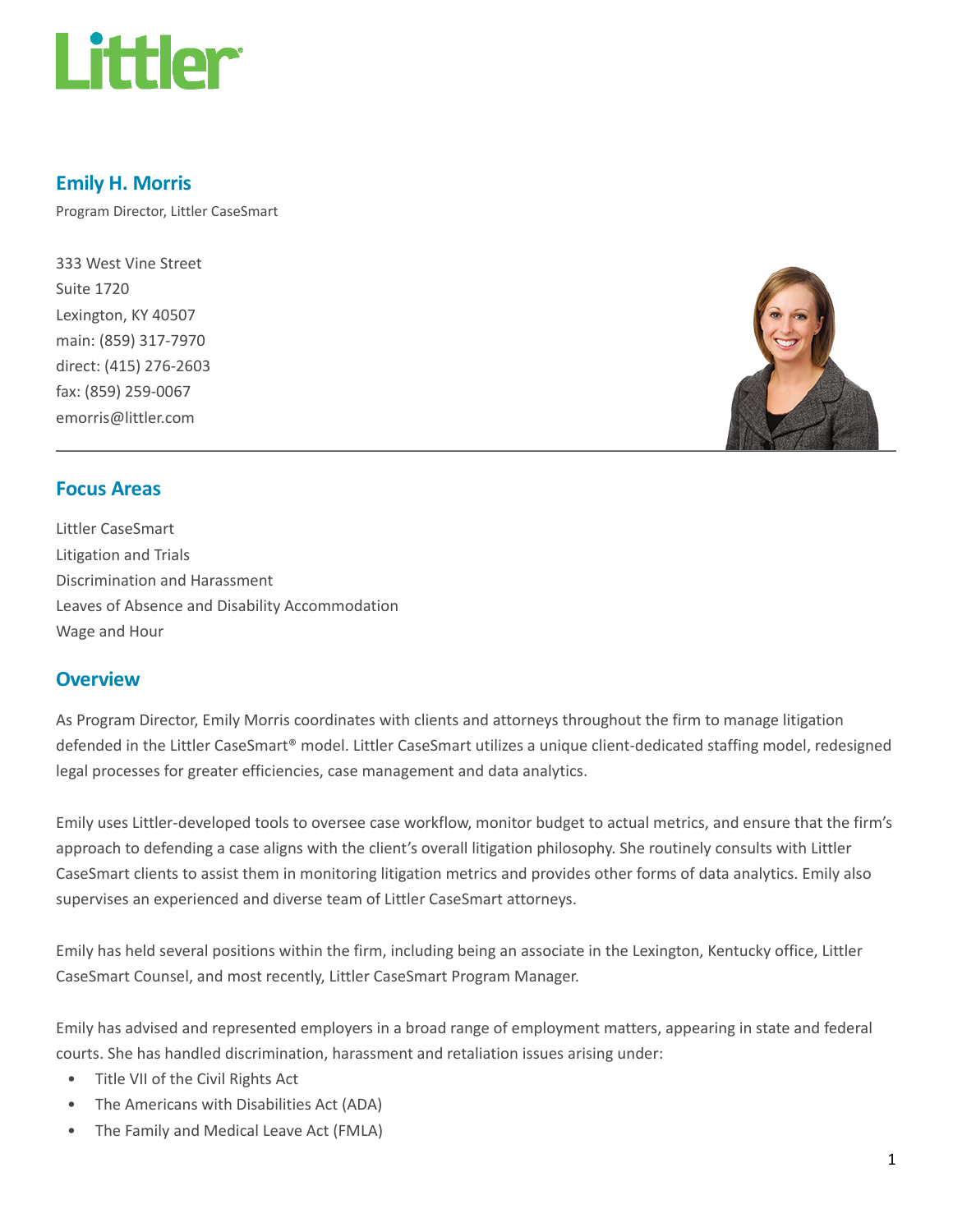

- The Age Discrimination in Employment Act (ADEA)
- The Kentucky Civil Rights Act

Before joining Littler, Emily served as a judicial law clerk to the Hon. Joseph M. Hood of the U. S. District Court for the Eastern District of Kentucky for four years.

# Professional and Community Affiliations

- Member, Kentucky Bar Association
- Member, Fayette County Bar Association
- Member, Board of Directors, Girls on the Run of Central Kentucky
- Former President, Board of Directors, Girls on the Run of Central Kentucky
- Former Member, Bluegrass Alumni Board, Transylvania University
- Former Member, Board of Directors, Central Christian Church Child Care Center

### Recognition

- Named, America's Leading Lawyers for Business, Chambers USA, 2013-2015
- Named, Rising Star, Kentucky, Super Lawyers, 2015

### Education

J.D., University of Kentucky, Lexington, 2006

B.A., Transylvania University, 2003, cum laude

## Bar Admissions

Kentucky

## **Courts**

- U.S. Court of Appeals, 6th Circuit
- U.S. District Court, Western District of Kentucky
- U.S. District Court, Eastern District of Kentucky

## Publications & Press

Littler Announces Program Director Elevations Within Littler CaseSmart and Littler onDemand Littler Press Release May 24, 2021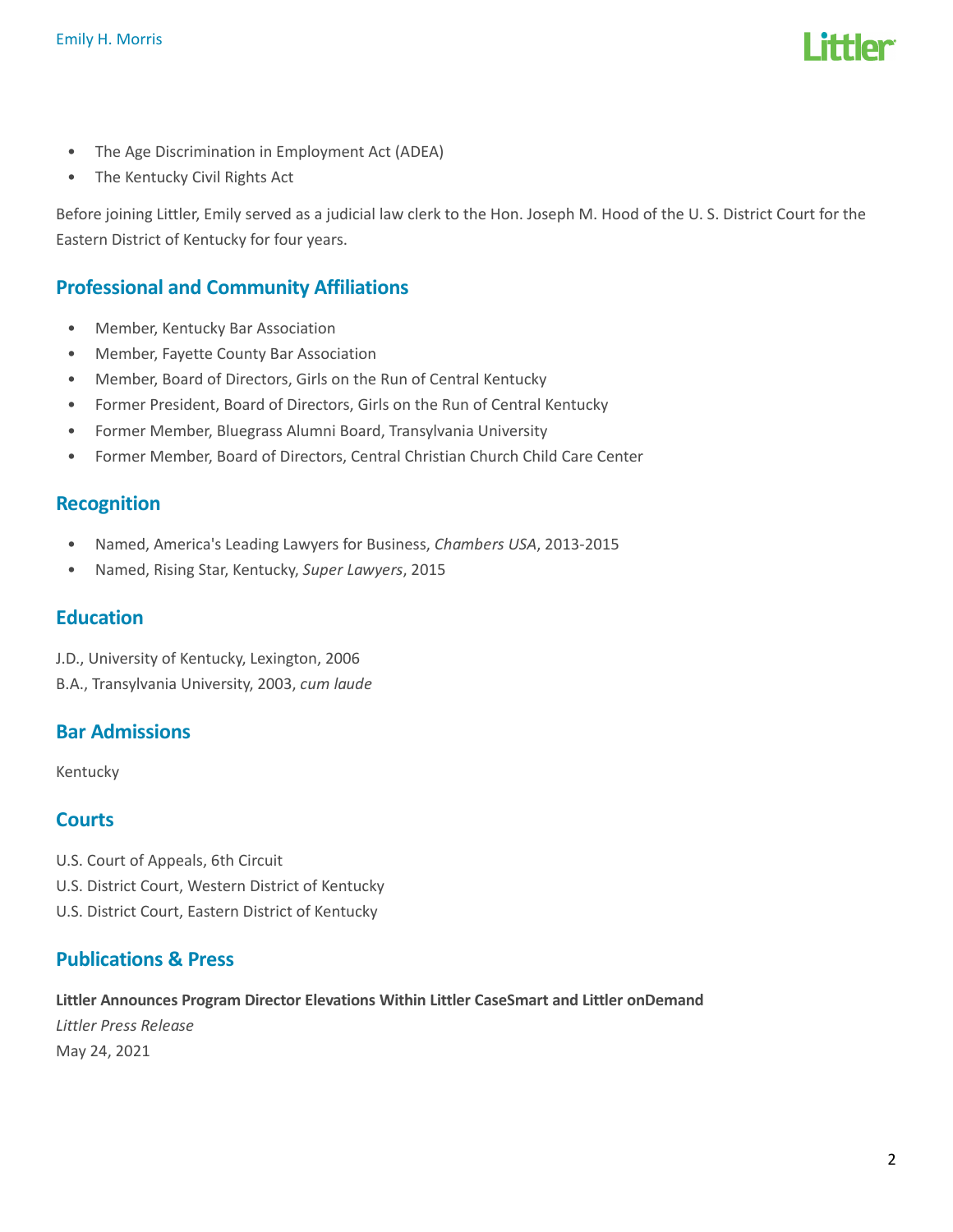

### Why Law Firms Can (and Should) Offer Alternative Career Tracks

LinkedIn Pulse April 26, 2017

#### Lawyers Want Flexible Work Too

Working Mother October 17, 2016

### Chambers USA Recognizes Littler and Its Attorneys

Littler Press Release May 20, 2015

### Law Firm Programs Cater to Working Moms

Daily Business Review January 30, 2015

### Littler and Its Attorneys Ranked In 2014 Chambers USA Guide

Littler Press Release May 23, 2014

## Littler Mendelson Named in the 2013 Chambers USA Guide

Littler Press Release May 24, 2013

# Using Social Media as an Employer's Research Tool HR Kentucky July 2012

Valid Concerns Over Environmental Tobacco Smoke or Rights Going up in Smoke? An Analysis of Foundation for Independent Living, Inc. v. Cabell-Huntington Board of Health J. Nat. Res. And Envt'l Law, Vol. 19:2 at 247 2005

# Speaking Engagements

Social Media in the Workplace EEOC Technical Assistance Seminar, Lexington, KY May 15, 2013